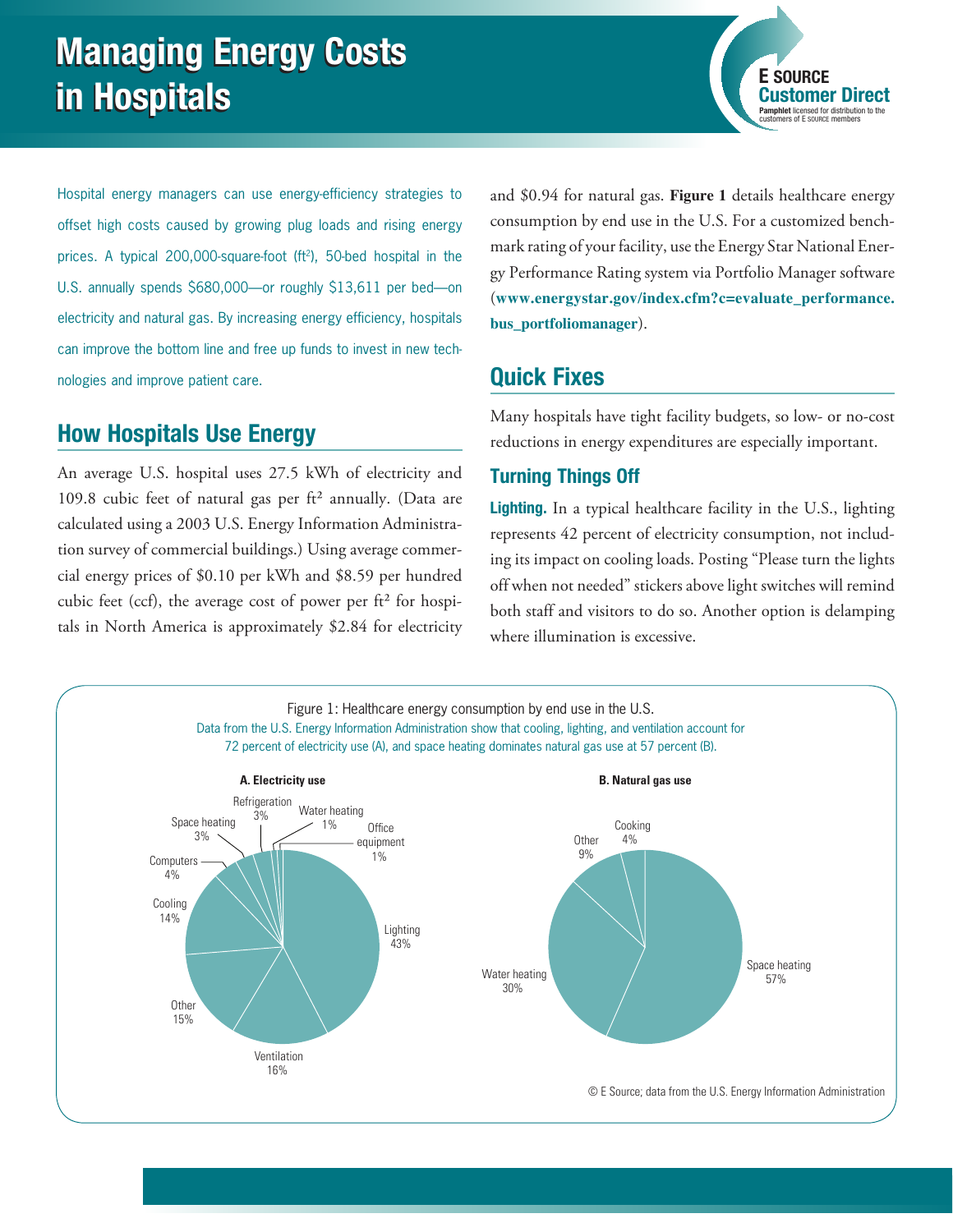**Office equipment.** Desktop computers can use more than twice the energy used by a flat-screen monitor, so it is important to sleep or power down computers that are not in use. The Energy Star Power Management program (**[www.energystar.](http://www.energystar.gov/index.cfm?c=power_mgt.pr_power_management) [gov/index.cfm?c=power\\_mgt.pr\\_power\\_management](http://www.energystar.gov/index.cfm?c=power_mgt.pr_power_management)**) provides free software that automatically places active monitors and computers into a low-power sleep mode through a local area network.

Kitchen appliances. Good habits such as preheating ovens no more than 15 minutes prior to use and using fan hoods only when cooking can reduce energy use in kitchens.

#### Turning Things Down

Lighting controls. Automatic controls such as occupancy sensors, timers, photosensors, and dimmers save energy and help reduce maintenance costs. For staff desks, a combination of occupancy sensors and time switches can accommodate people who arrive early or stay late. A recommended strategy for hallways is to use a combination of scheduled lighting and dimming plus occupancy sensors after hours.

Operating-room air-handling setbacks. Many operating rooms have air-handling units that draw 100 percent of their supply from outside air, which needs to be heated or cooled depending on the season. Occupancy sensors or manual switches can be installed in these rooms that will reduce the operating speed of the supply and exhaust fans when the rooms are unoccupied.

Vending machine controls. Use occupancy sensors to power down vending machines when the area is unoccupied, or consider upgrading to Energy Star–certified vending machines. Both of these measures can reduce energy use by up to 50 percent, resulting in annual savings of around \$150.

#### HVAC Operation and Maintenance

Regularly scheduled maintenance and periodic tune-ups save energy and extend the useful life of equipment. Create a preventive maintenance plan for your hospital that includes regularly scheduled tasks such as cleaning, calibration, component replacement, and general inspections. Ensure that information on setpoints and operating schedules is readily available for reference when equipment is checked or recalibrated.

**Check the economizer.** Many air-conditioning systems use a dampered vent called an economizer to draw in cool outside air when it is available to reduce the need for mechanically cooled air. If not regularly checked, the linkage on the damper can seize up or break. An economizer stuck in the fully opened position can dramatically inflate a building's energy bill by allowing in hot air during the air-conditioning season and cold air during the heating season. About once a year, have a licensed technician check, clean, and lubricate your economizer's linkage, calibrate the controls, and make repairs if necessary.

Follow a steam trap inspection and maintenance plan. Steam traps remove water from the steam distribution system once it has cooled and condensed in a radiator or other heat exchanger. Mechanical steam traps can become stuck open, which wastes heat. A single failed trap can waste more than \$50 per month, and hospitals can have hundreds or even thousands of steam traps.

Sequence chillers on and off. Operators often run too many chillers for a given load. Because every chiller has a range of loading conditions wherein it operates most efficiently, turn chillers off to keep the remaining operating ones in their most efficient zone—typically, above the 30 to 50 percent loading mark.

Operate multiple cooling towers to save fan power. Most chilled-water plants have excess capacity, so that one or more cooling towers aren't operating during low-load hours. To make the most of existing cooling towers, simply run condenser water over as many towers as possible, at the lowest possible fan speed, and as often as possible.

### Kitchen Equipment

Energy Star equipment. Look for Energy Star–qualified commercial food service equipment when making new purchases. Dishwashers, fryers, griddles, hot food holding cabinets, ice machines, ovens, refrigerators, freezers, and steam cookers

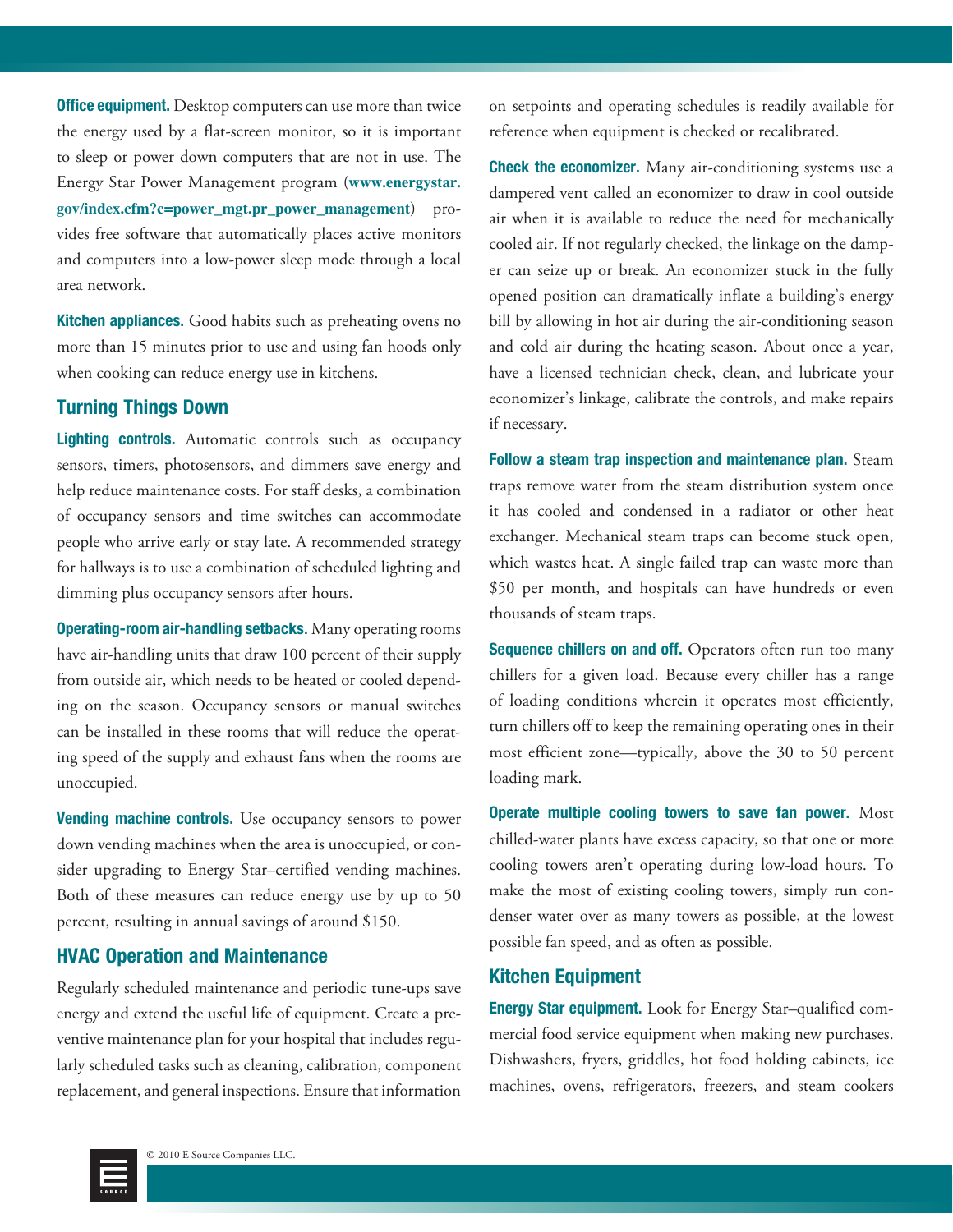are now available in energy-efficient models. Energy Star– qualified steam cookers use about 2 gallons of water per hour compared with the 25 to 30 gallons used by standard models, and they are about 60 percent more efficient. A combination oven, operating in moist heat mode, can consume 30 to 40 gallons of water per hour, whereas an Energy Star model reduces water use to about 10 to 15 gallons per hour—saving more than 100,000 gallons per year.

Pre-rinse spray valves. Replacing a 2.6-gallon pre-rinse spray valve with a 1.6-gallon low-flow model can save about 66,000 gallons per year when operated three hours per day.

# Longer-Term Solutions

Although the actions covered in this section require more time and investment, they can dramatically increase the efficiency of your facility without compromising patient care or comfort. Whenever faced with major equipment replacement, consider the full lifecycle costs, including maintenance and energy. Because hospitals tend to occupy the same facility for decades, considering lifecycle costs can help you to save money over the long run.

## **Commissioning**

Commissioning (Cx) is a technical procedure that encompasses building inspection and systems testing to ensure facility performance according to equipment specifications and the owner's performance expectations. The majority of problems identified by commissioning tend to concern HVAC systems—in particular, air distribution systems. Hospitals can benefit substantially because of their complexity and intensive energy use. A 2009 study by Lawrence Berkeley National Laboratory found that 75 percent of retrocommissioning projects had a payback period of 2.4 years or less.

If your building was previously commissioned, consider investing in recommissioning every three to five years. Spaces should always be commissioned when their use changes. As part of your contract, require your commissioning agent to provide instructions and documentation that can be used for future staff training and maintenance checklists.

## Building Automation System

Approximately 73 percent of healthcare sector floor space is controlled with a building automation system (BAS), also known as an energy management system. Hospitals often have older, pneumatic-control systems that can be recalibrated or replaced with electronic systems. BASs can also be useful for continuous monitoring and commissioning. In that case, data analysis software or a third-party diagnostic service can help to identify operational anomalies.

## **Lighting**

Hospital lighting retrofit projects can have an average payback of less than 1.9 years, according to a study of 10 hospitals in New York. A design strategy that uses a mix of both natural and artificial light sources increases comfort and reduces energy costs. Appropriate window shading and separate shades on high windows are relatively low-cost retrofit options to increase daylighting. Light pipes and skylights can bring sunlight into interior spaces on top floors. Photosensor controls should be used to dim or turn off lights when there is sufficient natural light. High-performance T8 lamps and ballasts (also called super T8s) can cut energy use by more than 20 percent compared to standard T8 technology. Indirect or direct fixtures using T5 lamps can be effective in areas where ceilings are at least 8.5 feet high. Compact fluorescent lamps (CFLs) can replace incandescent lamps in a variety of applications and save up to \$25 per lamp, per year in energy and maintenance costs.

#### Autoclaves

Autoclaves require steam to be at higher temperatures than do most other steam appliances found in hospitals. By installing steam temperature boosters for autoclaves or spot steam generators that serve only autoclaves, your facility can reduce the temperature of the steam generated at your central plant and thus reduce energy costs.

#### Cogeneration and Other Sources of Heat Recovery

Cogeneration systems provide both heat (for space or water heating) and power. They have more applications and offer more savings potential for hospitals than for any other class